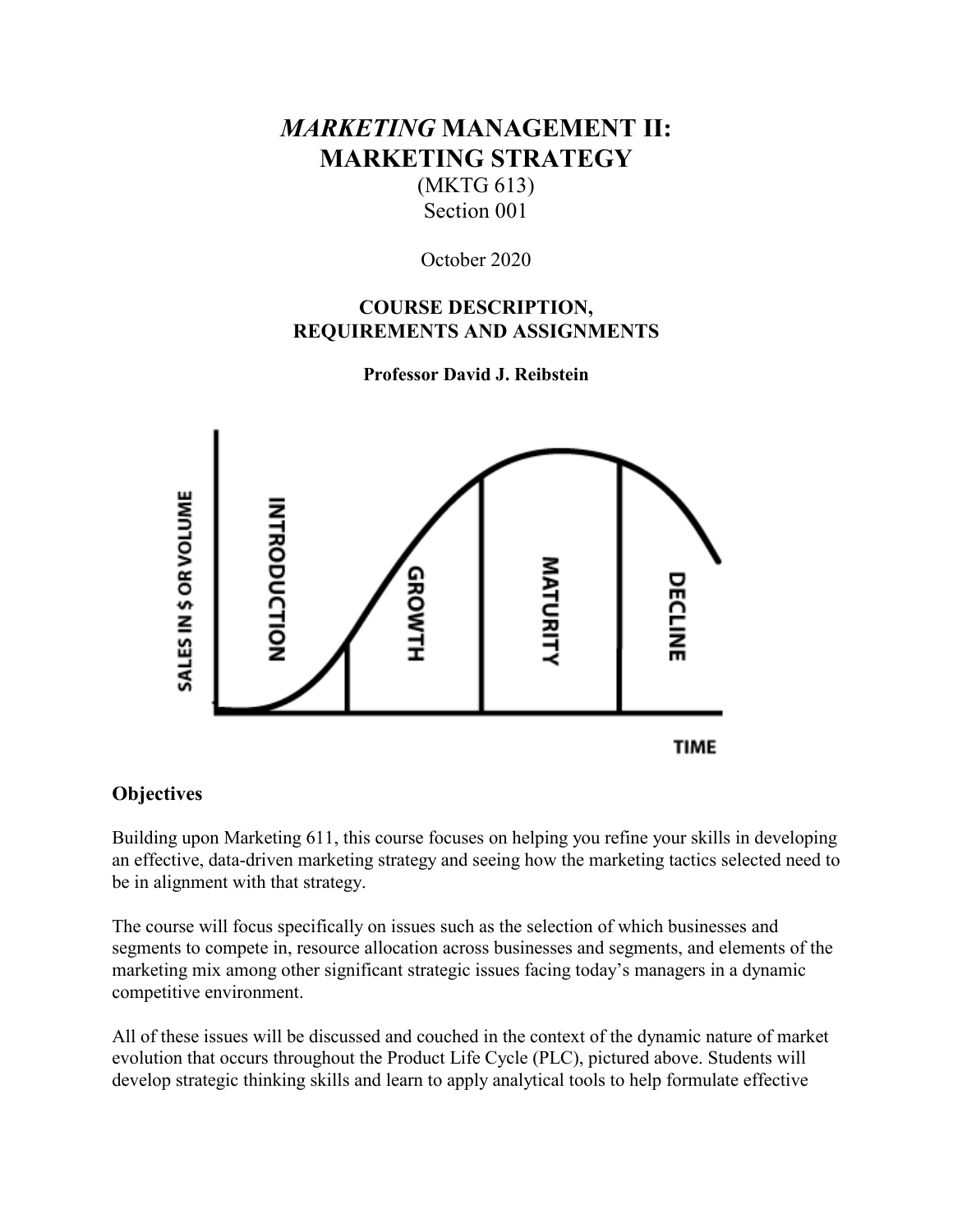marketing tactics in each phase of the PLC. These concepts will be further reinforced in the context of an in-depth marketing strategy simulation that will occur throughout the course.

This simulation, SABRE, will occupy a significant part of our time and activity in the course. You will be assigned to a SABRE team where each team will be charged with managing a firm in an unfamiliar new market where in each simulation round, or "SABRE period," you will make a wide range of decisions including what new products to develop, when to release them, and how to market them. The SABRE simulation thus provides an experiential context that serves to illustrate the PLC principles discussed in class and gives you the opportunity to test alternative actions and analyses without the cost of implementing them in real settings.

#### **Outline of Each Class Session**

While the exact structure of each class session will vary depending on whether it is a case or lecture, in general each session will have three facets:

1) **Analytical frameworks for thinking through the problem**. For the business problem being discussed, the class will explore a range of general analytic frameworks through which the problem might be approached and evaluate their comparative strengths and weaknesses. The purpose of this is to provide a systematic basis for narrowing down the set of candidate options, and choosing a best option in light of available data.

2) **Informing the decision through data.** Given a general analytic framework, most classes will go on to explore how greater precision can be brought to their application through the use of data – both in the form of customer insights (marketing research), and secondary data on sales, costs, and competition.

3) **Linking class ideas to the SABRE simulation.** A critical objective of each class will be to help make transparent the links between the real-world problems and analytical tools discussed in class and the problems you face managing your SABRE firm. In some cases, this will include demonstrations of how analytic tools introduced in class can be directly applied to aid decisions in SABRE.

#### **Course Materials**

All course materials will be available at [http://www.study.net](http://www.study.net/)

## **Course Website**

Many of the course's activities (SABRE-related and otherwise) will involve the use of Wharton's Canvas software, which you can access at: [https://canvas.upenn.edu/.](https://canvas.upenn.edu/) Please bookmark this website and check it as often as necessary. This site will contain information about SABRE, copies of class handouts, and other general information about the course. If you have any problems accessing it, please send an email to [courseware@wharton.upenn.edu.](mailto:courseware@wharton.upenn.edu)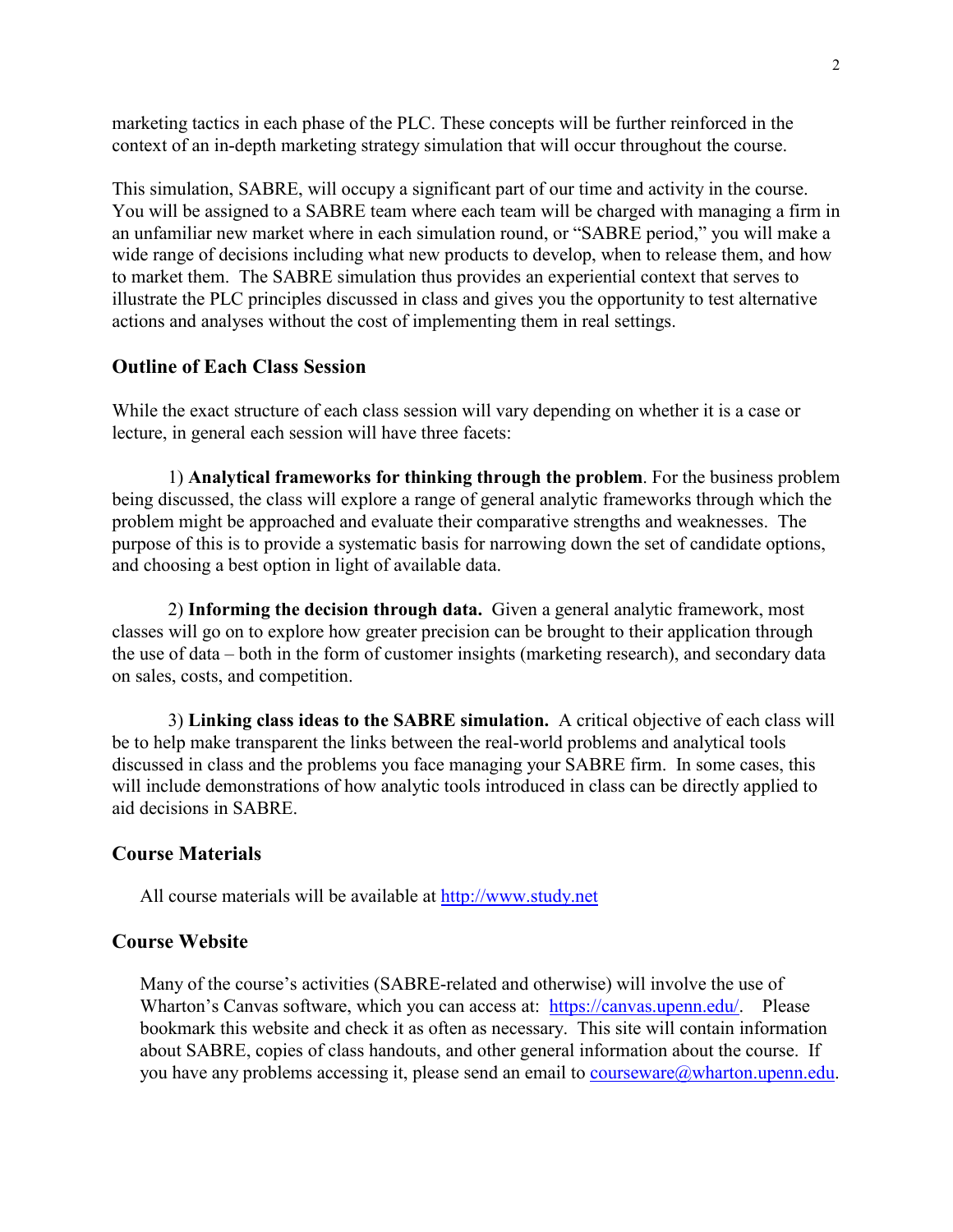## **Grading**

The weighting of the inputs for the final course grade is:

| <b>SABRE Performance</b> |            |
|--------------------------|------------|
| Periods 1-3              | 35%        |
| Periods 4-6              | 35%        |
| <b>Final SABRE Memo</b>  | $10\%$     |
| <b>Final Exam</b>        | <b>20%</b> |
|                          | 100%       |

# *You cannot drop the course once we begin!*

**Please view this video:** <https://twitter.com/ryancbriggs/status/1293543531496308736>

### **Participation Info:**

Since the course is intensive and team dependent, you are expected to be present for all aspects of the course and your teamwork. Failure to be present will leave me the latitude to adjust your grade downward.

If you have documentable special circumstances such as illness, or grave personal difficulties such as a death in the family, you should speak with the MBA Program Office, which will work with Professor Reibstein in appropriate cases to find a resolution.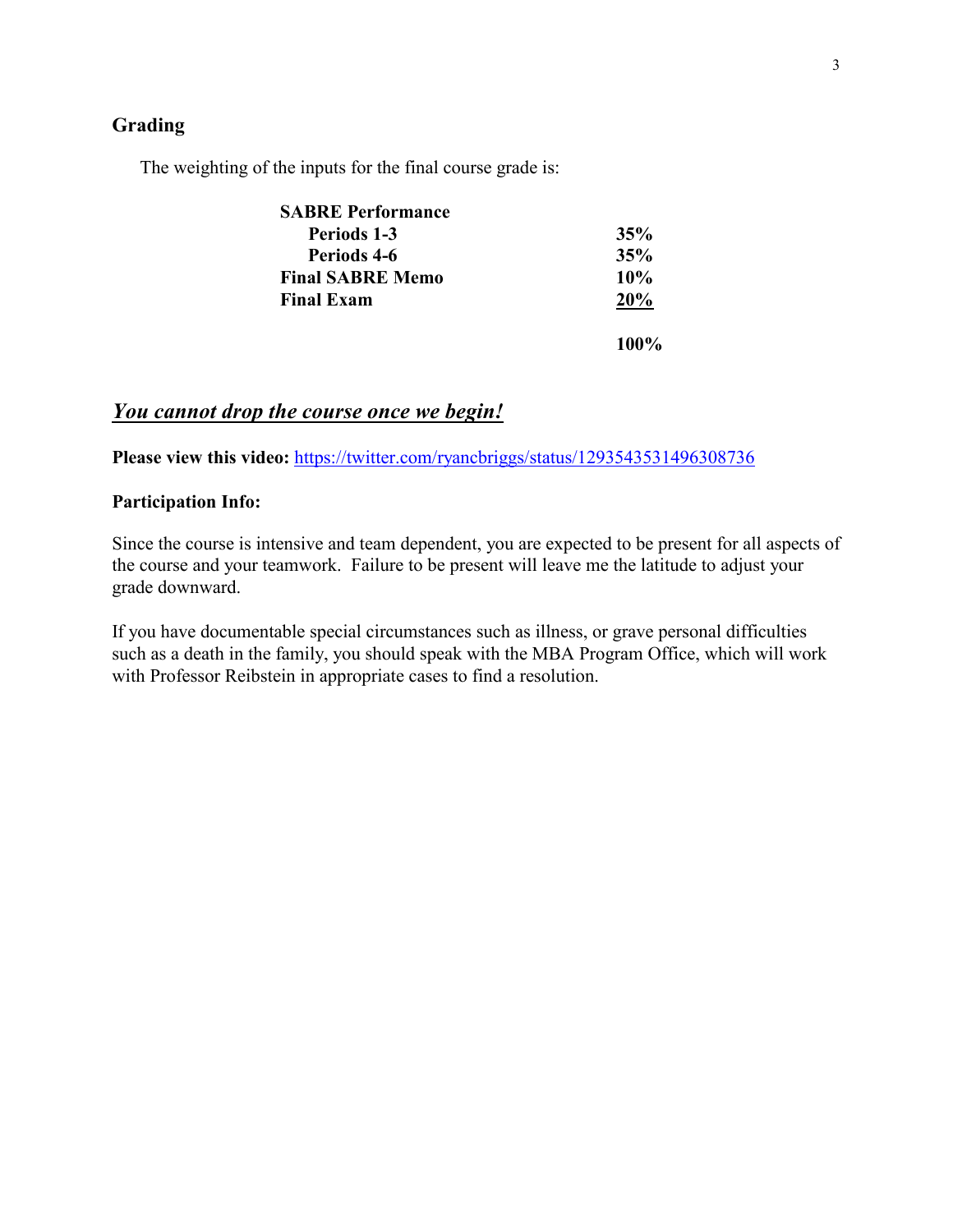## **Course Outline**

## **DETAILED COURSE EVALUATION CRITERIA**

*1. Measuring SABRE Performance:* Your team's performance in the SABRE simulation will constitute a major part of your grade. The primary measure we will use is the net cash flow generated by your business ("Cumulative Net Contribution"), which you will be striving to maximize within your virtual industry. Each industry will have six independent teams with different starting positions.

In order not to discourage any team prematurely, we will measure and grade your SABRE team based on Cumulative Net Contribution at two points in time, first for the early three decisions (periods 1-3) and then again for the later three decisions (periods 4-6). This will give us the possibility to reward turnarounds and penalize "fizzle-outs." Hence, you will receive two scores which will then be averaged for your grade in this component of the course.

When your SABRE decisions have been run, you will receive an email. Then, you may download your results and data for the next round of decisions. See the course outline at the end of the syllabus for specific dates and times.

**2.** *Final SABRE Memo—TEAM ASSIGNMENT (DUE 10/31/20, 11:30 a.m.)* Assess your final market position, including your products, competitors, and discuss how your strategies have changed over time in response to competition, industry evolution, and other strategic dynamics. Write this memo as if the audience were the next marketing management team that will be taking over your firm in the next hypothetical period. Discuss strengths and weaknesses, "blind spots" that you missed, and things that you would do differently. Describe briefly the strategy you foresee for your firm in the next hypothetical six periods. Please provide a clear statement of your firm's future objectives, strategies and tactics looking forward, based on what you have learned throughout the 613 course. This report should use the results through the round five decision made by each team.

**In addition, provide a forecast of what you predict will be your team's period-six dollar market share will be within the Regalto and Innovo markets** (actual performances will be revealed in the last class).

This report should not exceed **THREE** double-spaced typewritten pages (not including tables and appendices).